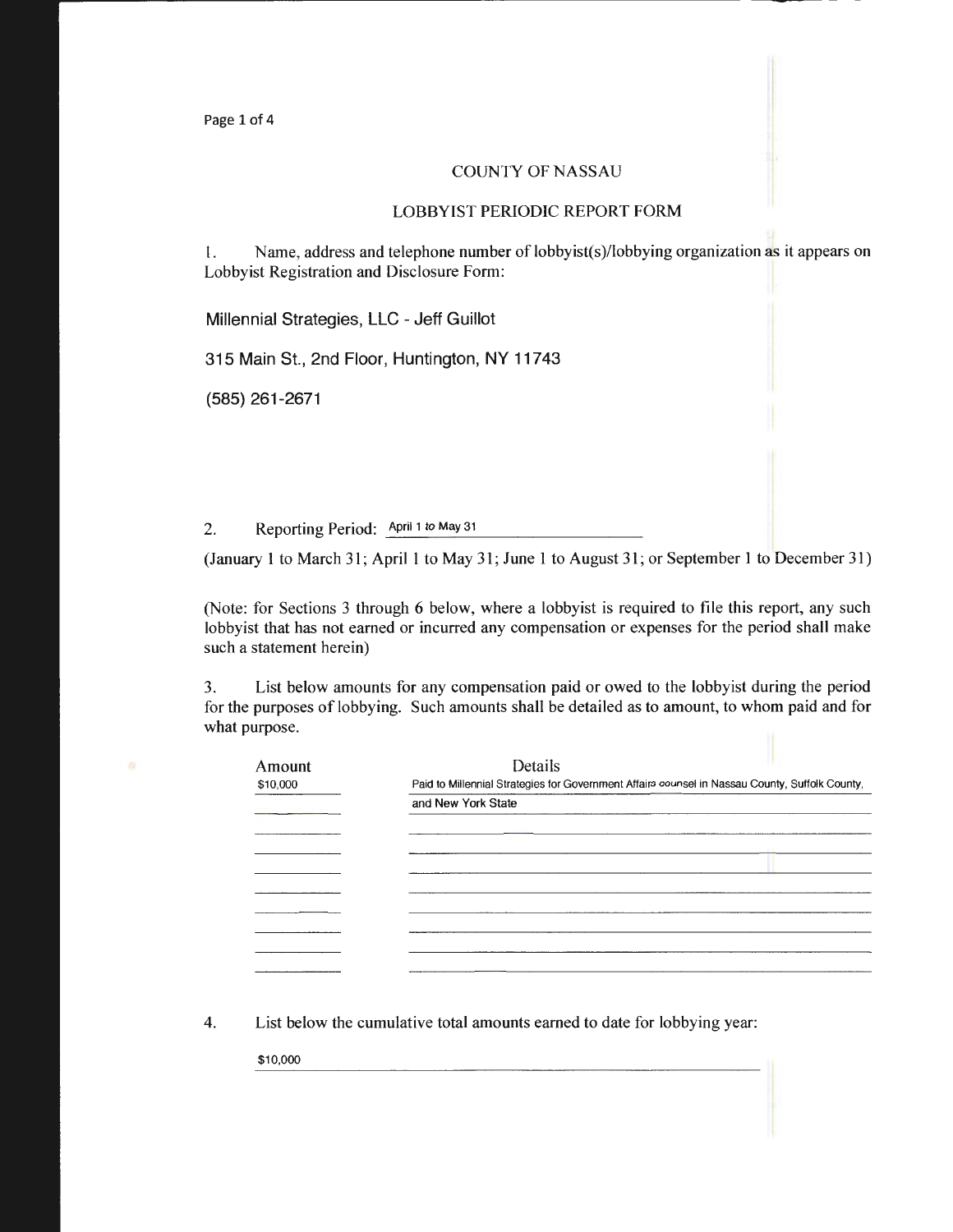Page 2 of 4

5. List below amounts for any expenses expended or incurred by the lobbyist during the period for the purposes of lobbying. Such amounts shall be detailed as to amount, to whom paid and for what purpose.

| Amount<br>N/A | Details<br>No expenses were expended or incurred during this period. |  |
|---------------|----------------------------------------------------------------------|--|
|               |                                                                      |  |
|               |                                                                      |  |
|               |                                                                      |  |
|               |                                                                      |  |
|               |                                                                      |  |
|               |                                                                      |  |
|               |                                                                      |  |

6. List below the cumulative total amounts expended to date for lobbying year: N/A

(In lieu of completing 7 through 10 below, you may attach a copy of your Lobbyist Registration and Disclosure Form, provided the information has not changed.)

7. List whether and where the lobbyist(s)/lobbying organization is registered as a lobbyist (e.g. Nassau County, New York State):

Nassau County, Suffolk County, New York State

8. Name, address and telephone number of client(s) by whom, or on whose behalf, the lobbyist is retained, employed or designated.

JUUL Labs, Inc.

560 20th Street, San Francisco, CA 94107

(631) 680-5169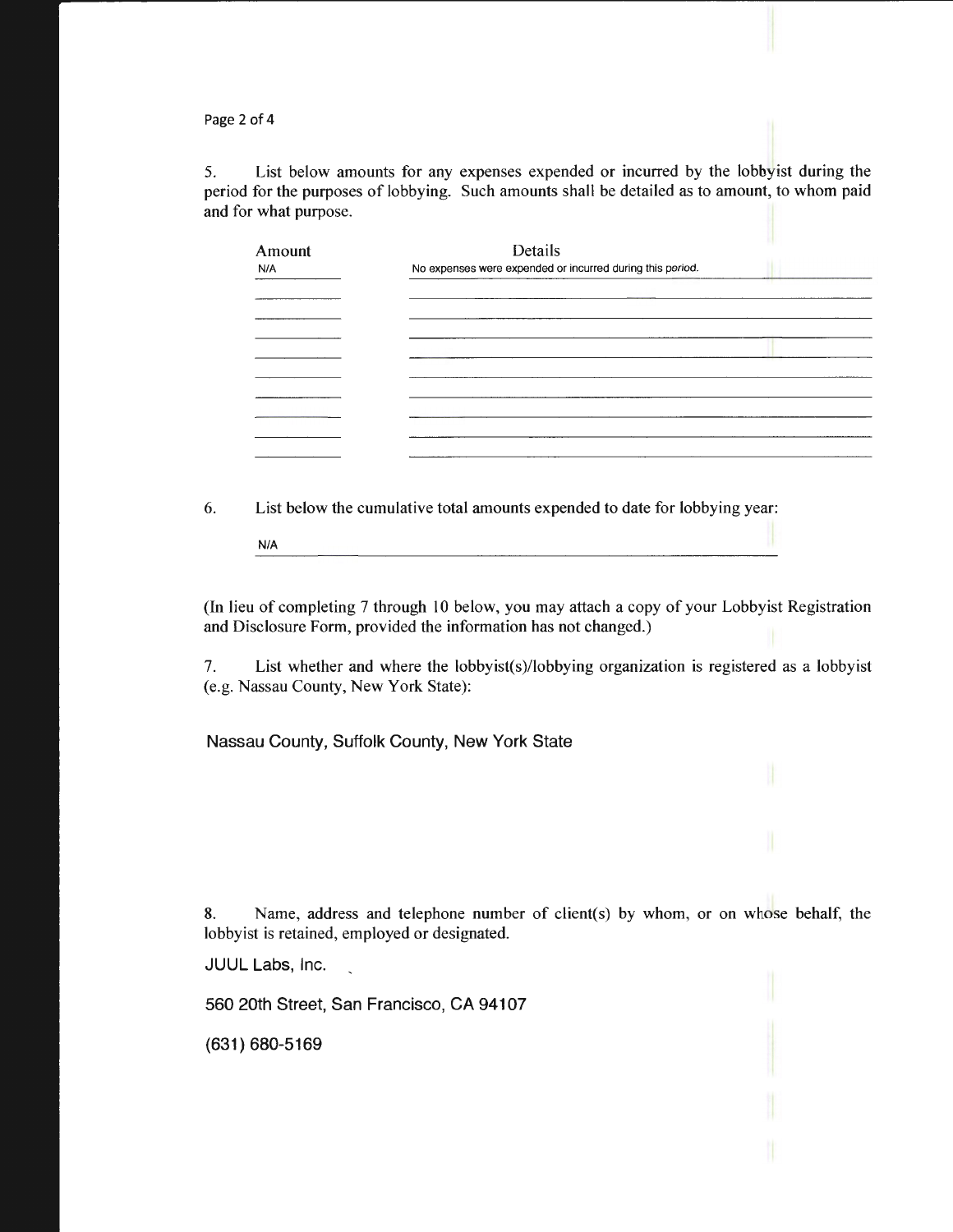Page 3 of 4

9. Describe lobbying activity conducted, or to be conducted, in Nassau County, and identify client(s) for each activity listed, during the Reporting Period.

No lobbying activity was conducted in Nassau County during this period.

r-------------------------------------------------------------------------·--------·----

10. The name of persons, organizations or governmental entities before whom the lobbyist has lobbied during the period.

No lobbying activity was conducted in Nassau County during this period.